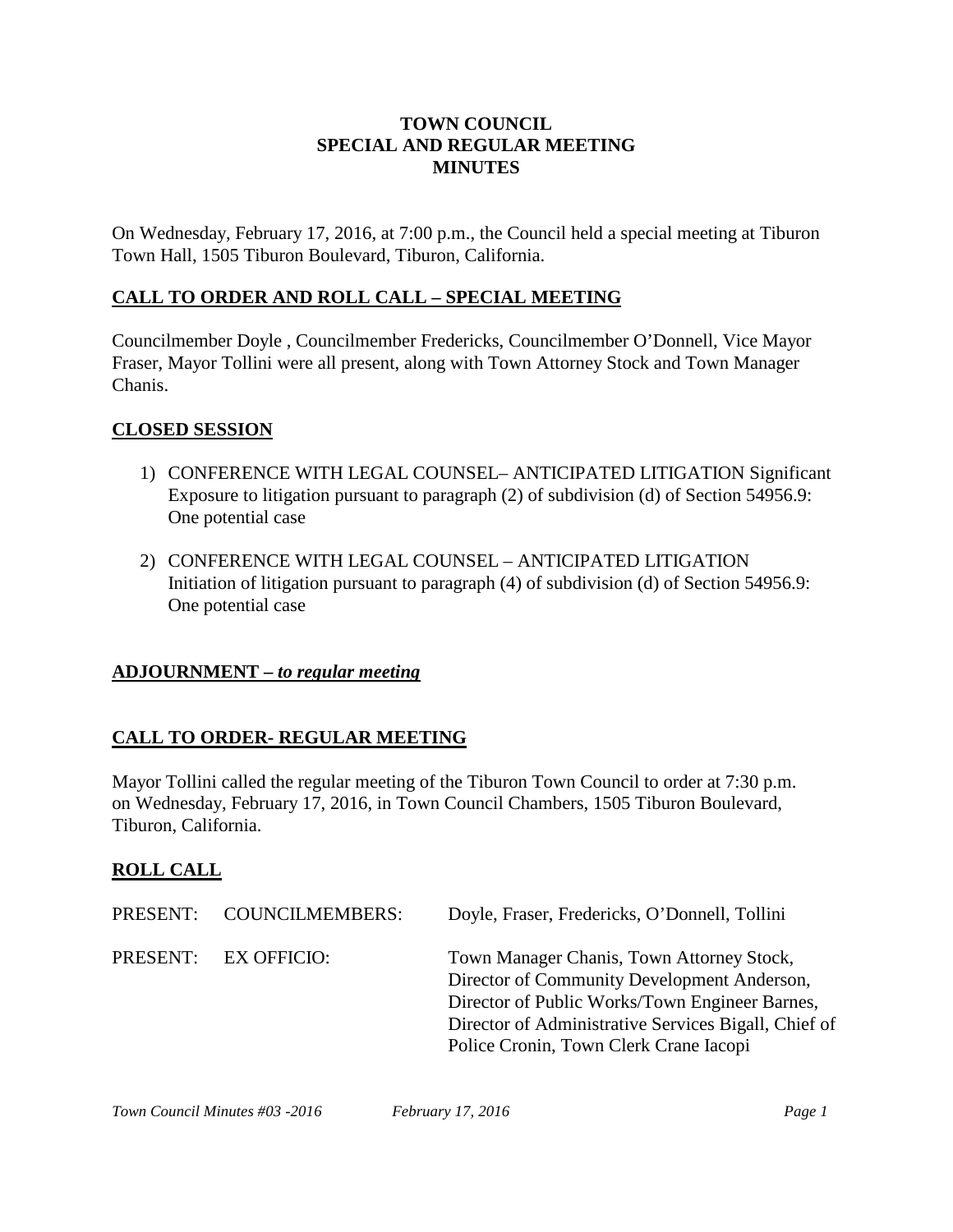# **ANNOUNCEMENT OF ACTION TAKEN IN CLOSED SESSION, IF ANY**

Mayor Tollini said that no action was taken in closed session.

## **ORAL COMMUNICATIONS**

None.

# **CONSENT CALENDAR**

- 1. **Town Council Minutes –** Adopt minutes of January 20, 2016 regular meeting (Town Clerk Crane Iacopi)
- 2. **Town Audit Report**  Recommendation to accept and file the Town's Fiscal Year 2014-15 Basic Financial Statements and Independent Auditor's Report (Director of Administrative Services Bigall)
- 3. **Mid-year Budget Report**  Recommendation to accept Town mid-year budget review for Fiscal Year 2015-16 (Director of Administrative Services Bigall)
- 4. **27 Main Street (Sam's Anchor Café) –** Adopt resolution of findings of appeal of Planning Commission decision to approve a 920 square foot canopy on a portion of an exterior deck for an existing restaurant (Community Development Department)
- 5. **Settlement Agreement**  Authorize execution of Release and Settlement Agreement between Union Pacific Railroad Company and the Town of Tiburon (Town Attorney Stock)

Council asked to remove Item Nos. 1, 2, 3 & 4 from the Consent Calendar for discussion.

MOTION: To adopt Consent Calendar Item No. 5 (agreement), as written. Moved: Fraser, O'Donnell Vote: AYES: Unanimous

[Items taken out of order for discussion]

Consent Item No. 4: **27 Main Street (Sam's Anchor Café) –** Adopt resolution of findings of appeal of Planning Commission decision to approve a 920 square foot canopy on a portion of an exterior deck for an existing restaurant (Community Development Department)

Councilmember Fredericks asked for clarification of the term "qualified prohibition" in the resolution. Director of Community Development Anderson said this referred to the rare instances that the restaurant might apply to the Town Manager for a special event permit, under Town policy.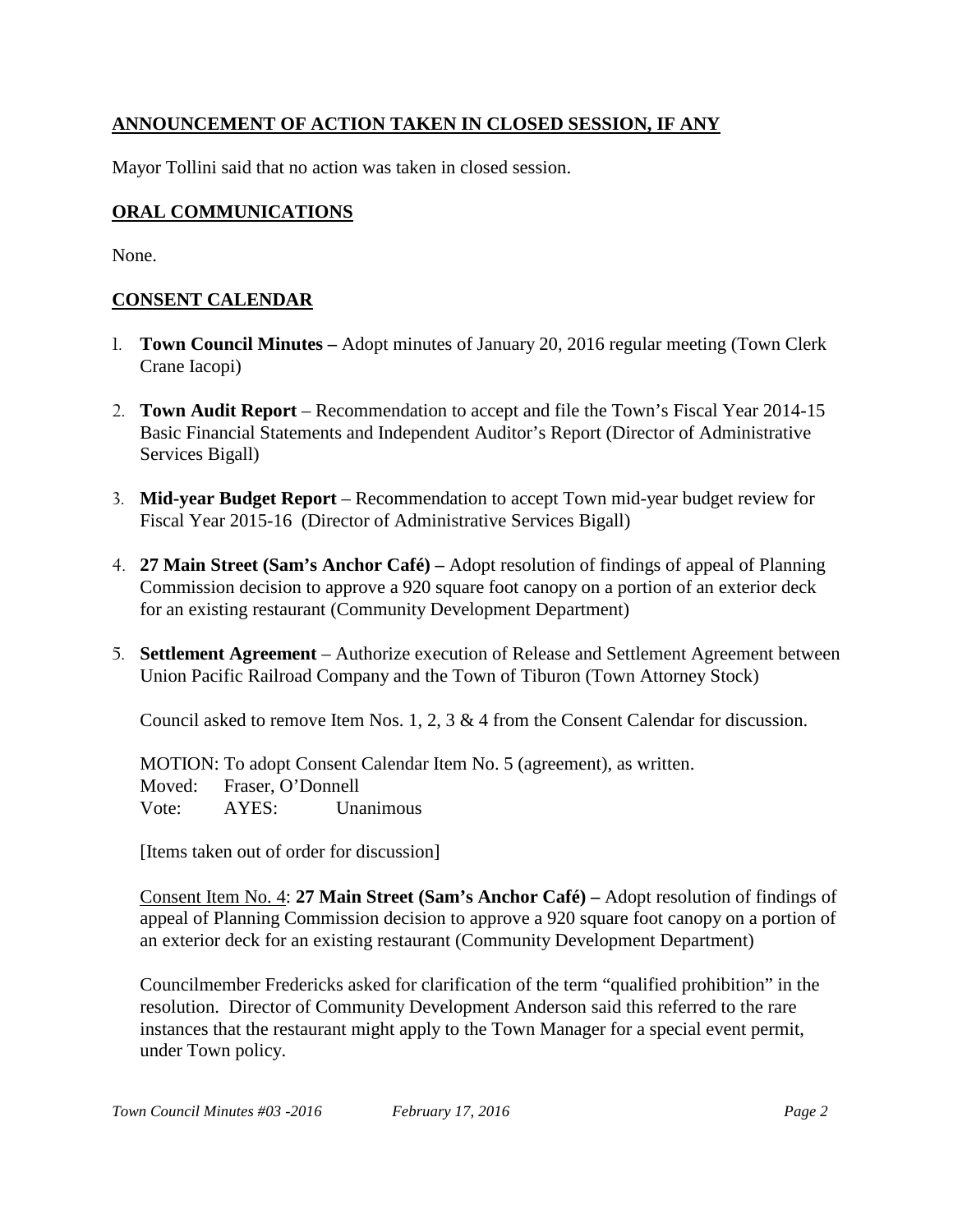MOTION: To adopt Consent Calendar Item No. 4 (resolution), as written. Moved: Fredericks, seconded by Doyle Vote: AYES: Unanimous

Consent Item No 1: **Town Council Minutes –** Adopt minutes of January 20, 2016 regular meeting (Town Clerk Crane Iacopi)

Councilmember O'Donnell asked for a correction on page 9, to add the words, "City of Belvedere", to his statement about how much the Town and City had contributed to the Yellow Bus Challenge.

MOTION: To adopt Consent Calendar Item No. 1 (minutes), as amended. Moved: O'Donnell, seconded by Fraser Vote: AYES: Unanimous

Consent Item No. 2: **Town Audit Report** – Recommendation to accept and file the Town's Fiscal Year 2014-15 Basic Financial Statements and Independent Auditor's Report (Director of Administrative Services Bigall)

Vice Mayor Fraser said he had some questions on pages 40-42 of the audit, concerning the numbers stated for the Town's unfunded pension liability, as well as reporting changes under GASB 68. Director Bigall said the auditor was present and able to answer these questions.

Town Auditor Ralph Marcello gave a brief summary of how CalPERS estimates its interest earned on pension funds over time. He said that CalPERS had historically estimated a 7.5% rate of return; if it earns more, it takes the difference and amortizes it over 30 years. Then, Marcello said, legislation reduced that period to 15 years, and now (under GASB 68), it is five years.

Marcello said PERS also takes into consideration the actuarial estimates for how long employees are expected to live (and receive a pension) after retirement. He said this number is estimated at 11-14 years.

Mr. Marcello went on to explain that the current CalPERS estimate (of pension liability) is based on fiscal year 2012-13, while the Town's report is based on fiscal year 2014-15. He pointed out the column for 2014-15 on page 41, which is based on the FY 2012-13 earnings. He said that in 2012-13, PERS earned 16% on its investments and this excess would be amortized over five years. He also said that in future, the audit reports will have up to 10 columns represented.

Marcello said the Town's unfunded pension liability is currently \$4.7 million, an amount he said should not be worrisome to the Town because it is 80% funded, if the Town is comfortable with this chosen percentage and range.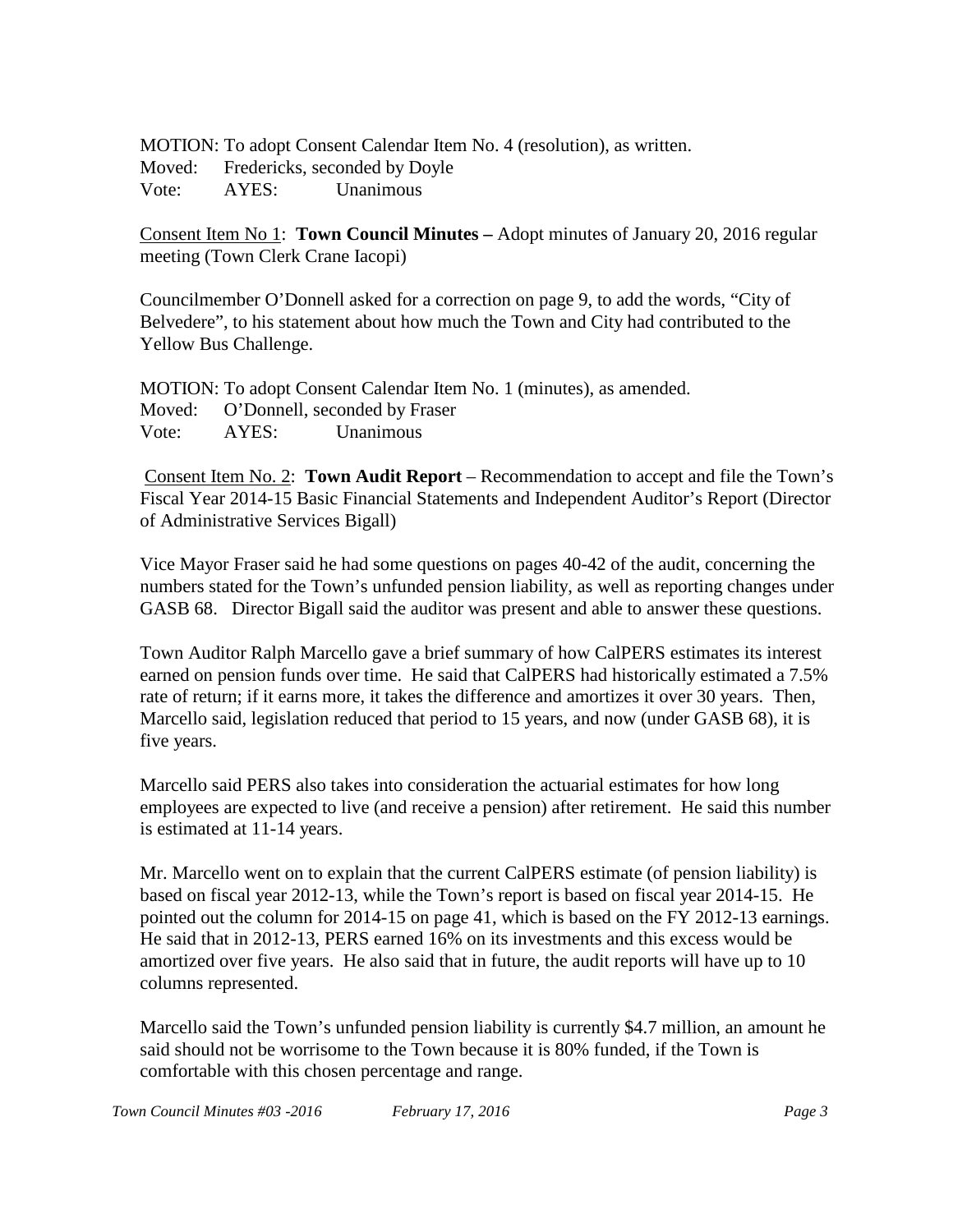Marcello said in future audit reports, there will be a column for unfunded medical liability, as well. Vice Mayor Fraser asked him to comment on this; he referenced a percentage of covered payroll on one page of the audit.

Mr. Marcello said that this was an "old format" for other post-employment benefits (OPEB). He said it showed \$3.4 million would be paid out over the annuints' lifetime. He said that while the report showed no assets set aside for this liability, he also noted the Town had the assets earmarked for OPEB but had not yet funded the trust.

Vice Mayor Fraser asked for an explanation of the [GASB] term, "percentage of covered payroll". Mr. Marcello said he had no idea what this meant.

The Council thanked Mr. Marcello for his report.

MOTION: To adopt Consent Calendar Item No. 2, and to file the audit report, as written. Moved: Fredericks, seconded by Fraser Vote: AYES: Unanimous

Consent Item No. 3: **Mid-year Budget Report** – Recommendation to accept Town mid-year budget review for Fiscal Year 2015-16 (Director of Administrative Services Bigall)

Vice Mayor Fraser posed some questions and comments about the report. First he noted that that sales tax receipts were running 3% behind last year, however, he said that transient occupancy tax (TOT) was ahead of last year's amount. He also said that permit fees and business license taxes were tracking behind the previous year's calculations.

Vice Mayor Fraser asked whether sales tax receipt were categorized for better understanding. Director Bigall said they were not delineated when received from the State. However, she said that the Town could have this done. Vice Mayor Fraser said that the Town might benefit by this, as it has been involved for many years in supporting the revitalization of the downtown. He said with better information, the Town might be in a better position to advise landlords and property owners on how to view their opportunities for success here.

Ms. Bigall said that for under \$10,000, the Town could hire a consulting firm to provide reports on sales tax receipts by category; furthermore, she said the Town could select its categories of reporting. She said the information could be extracted, and that it was accurate.

Vice Mayor Fraser said that in a small community such as ours, there might be merit in doing this. For instance, he said it might identify what type of retail might be right for this location.

Councilmember Fredericks wondered if the business owners themselves might provide the Town with this data. Councilmember O'Donnell indicated that some business owners considered this kind of information to be private in nature.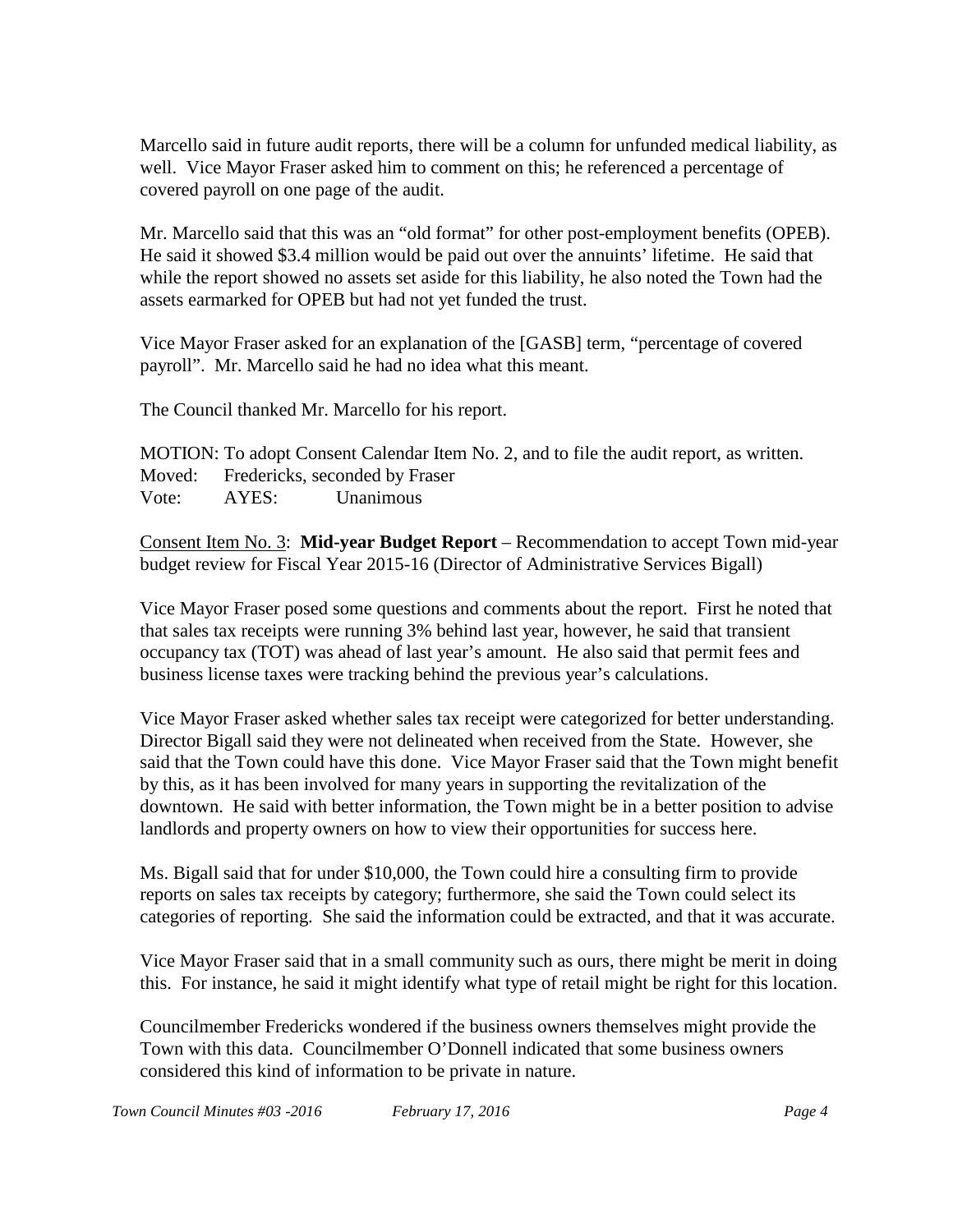Director Bigall said that the programming could be put into the coming year's budget. Mayor Tollini said that staff should bring an estimate and contract [with HDL] back to the Council.

Vice Mayor Fraser also asked about capital expenditures in the Mid-Year Budget Report. He asked if programming for the repair and replacement of an area of Paradise Drive, in the vicinity of the Caprice, was reflected in the budget. Director Bigall reported that it was included; she said \$135,000 for this project was included in "roadway maintenance".

MOTION: To adopt Consent Calendar Item No. 3 (mid-year report), as written. Moved: Fredericks, seconded by Doyle Vote: AYES: Unanimous

# **ACTION ITEMS**

1. **Leaf Blower Regulations –** Review of existing town regulations pertaining to leaf blowers and hedge trimmers; Title VI, Chapter 30 of the Tiburon Municipal Code (Director of Community Development Anderson)

Director Anderson gave a brief background and summary of the item. He said that nearly 20 years ago, the Council had adopted its first ordinance regulating gas-powered leaf blowers and hedge trimmers in residential areas. He said at that time, there had been fairly significant public interest in limiting the noise and pollution caused by the use of this equipment. He also noted the regulations had been amended since that original adoption.

Anderson said the full text of the current regulations was attached for Council's review, along with a chart delineating hours and the types of equipment allowed, by zone (residential or commercial). He said that staff would like to hear the Council's thought and discussion, and possible direction on this matter.

Mayor Tollini opened the matter to public comment.

George Landau, Sugarloaf Drive, one of the original proponents of the ban on gas-powered leaf blowers, urged the Council not to erode the ordinance in any way through changes to location, type of equipment, or hours of use.

There being no further comment, Mayor Tollini closed the item to public comment.

Councilmember O'Donnell started the discussion and covered several areas of concern, the first being enforcement. He asked whether the Town had levied any fines for violations of the ordinance.

Chief Cronin said not during his tenure. He said that enforcement has been complaint driven; that if an officer receives a call, he or she goes to the site and asks the violator to abate the use.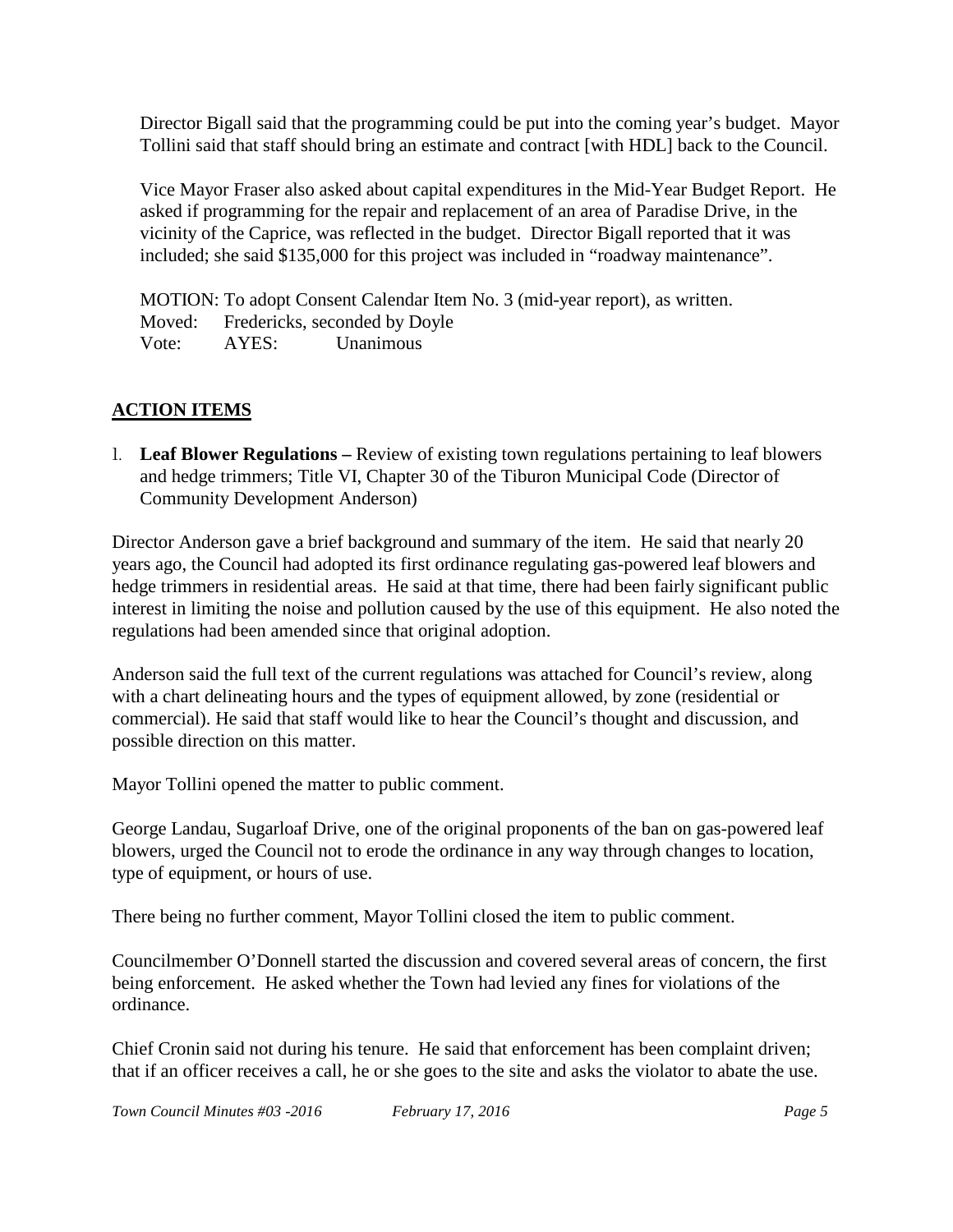He said that the officers usually issue a warning first, then a citation, but he said the latter is usually not necessary. Chief Cronin said there has been roughly one complaint per week. O'Donnell asked whether the complaints were about the times of use, or mechanism. Cronin said they were primarily about the noise.

Councilmember O'Donnell said that he was sympathetic to the issues of noise and times of use, and he would like to see greater enforcement of these violations. However, he said he was troubled by the differentiation between gas-powered and electric equipment. He said that he had talked with sales people and buyers at Home Depot who said that the [gas-powered] equipment was not as noisy as it used to be, nor as polluting. It appeared to him to be an imposition to ask homeowners and gardeners to use electric equipment, primarily because of the difficulty of traversing the topography of many Tiburon properties; nor was electric equipment as powerful or effective.

O'Donnell also said that the Town was held to a different standard and it seemed somewhat hypocritical to him. That, and the fact of topography, less efficient electrical equipment (he stated that most landscape crews still use gas-powered equipment anyway), and that the Town's ordinance is a "paper law", led him to think it should be repealed. He said that the hours of use and weekend bans should not be changed, however.

Councilmember Doyle said that he agreed with Councilmember O'Donnell on this matter. He said that based on his own experience, the topography of Tiburon made it challenging to use electric-powered equipment and pull unwieldly lengths of cord all over the place.

Councilmember Fredericks said that it is not at all clear that landscapers use the newer equipment referenced by Councilmember O'Donnell. She said she handed out the English/Spanish charts and was doing her part to inform people of the town's regulations in her neighborhood. She said the noise in her cul-de-sac from gas-powered equipment was a real concern. She warned of changing the balance that had been achieved by this regulation.

Vice Mayor Fraser said in thinking about this issue, he thought if the ordinance wasn't broken, why fix it.

Mayor Tollini said that she agreed with Councilmember O'Donnell about the discrepancy between rules for the town and rules for homeowners. However, she said her reasoning went to the opposite solution, that of going "all electric". She agreed that banning noise from this equipment was a good thing. She said that other towns and cities also had started using electric equipment for their crews.

Councilmember O'Donnell said that even under this scenario, the ban on gas-powered equipment would not be enforced. And he continued to state that many hedges and landscaping features lay in difficult to access terrain, making the use of electric equipment and cords prohibitive. He said that government simply shouldn't be telling folks what kind of equipment to use.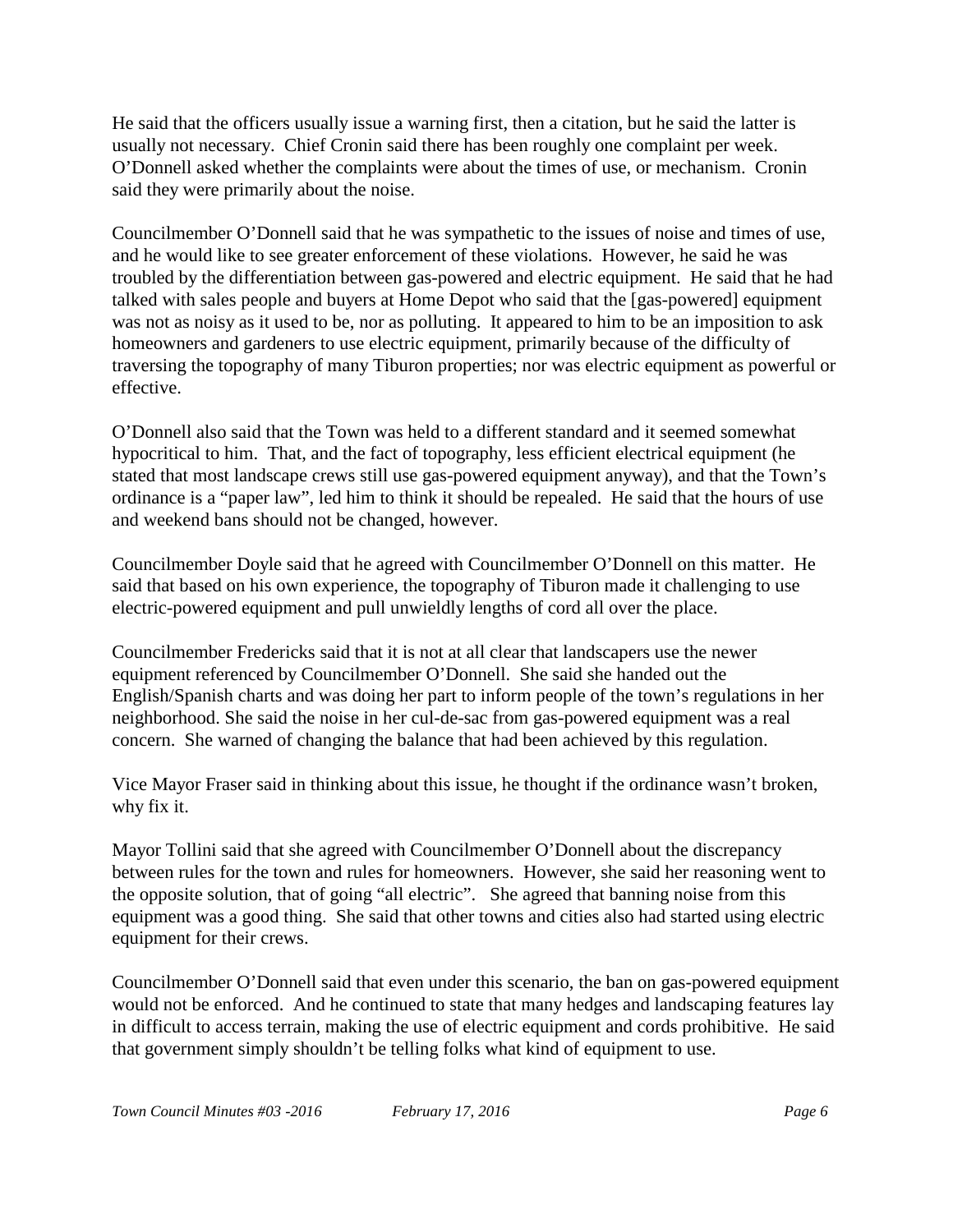Councilmember Fredericks asked whether the Town's crews did a lot of leaf blowing near residential areas. Director of Public Works Barnes said the work was done in the Town's parks, primarily, and not in residential areas. He cited one instance where the crews had to blow leaves out of the drains in the Cove Shopping Center after it flooded, during an emergency. But usually the street sweepers performed that task, according to Barnes.

Councilmember O'Donnell said that because of the recent windy weather, homeowners would be blowing leaves out of their driveways in the coming days, and that this was not an example of emergency use. He said that is simply what this type of equipment is used for.

Vice Mayor Fraser said he works with a lot of service providers in his job, and he has noted that many of them have electric generation they can plug into right on their service trucks. He wondered whether the Town could look into that for its Public Works Department, if the majority of the Council wanted to pursue the use of electric equipment.

Mayor Tollini said she was not just referring to Public Works, rather, to everyone going electric including in commercial zones, as well.

Councilmember Doyle said that it would not be practical for the Town's crews to use electric equipment. He said it would require the use of generators and the like.

At the end of the discussion, the Council concluded that no formal action would be taken at this time on the leaf blower regulations.

## **TOWN COUNCIL REPORTS**

Vice Mayor Fraser reported on the recent Marin Telecommunications Agency (MTA) retreat [Fraser is the town appointed representative to MTA]. He said that Tiburon and Belvedere were the last two cities in Marin who did not videotape their meetings. He said that in the interest of public access and transparency, the Council should consider videotaping its Council and other commission meetings. He said that the Community Media Center of Marin (CMCM) could provide services, through the Town's participation in MTA. He said he had provided the Town Manager with a copy of a recent proposal for the Town of Corte Madera. He suggested putting a discussion of a contract with CMCM on an upcoming Council agenda.

After a brief discussion, the Council directed staff to include this item in a larger discussion at the Town Council retreat, and to include improvement of the Town Council microphone system, and perhaps other ideas, as well.

### **TOWN MANAGER REPORT**

Town Manager Chanis said that the Council retreat had been scheduled as a half-day meeting on Friday, April 1, at Servino's. He said an agenda would be developed and a discussion of technology would be included.

*Town Council Minutes #03 -2016 February 17, 2016 Page 7*